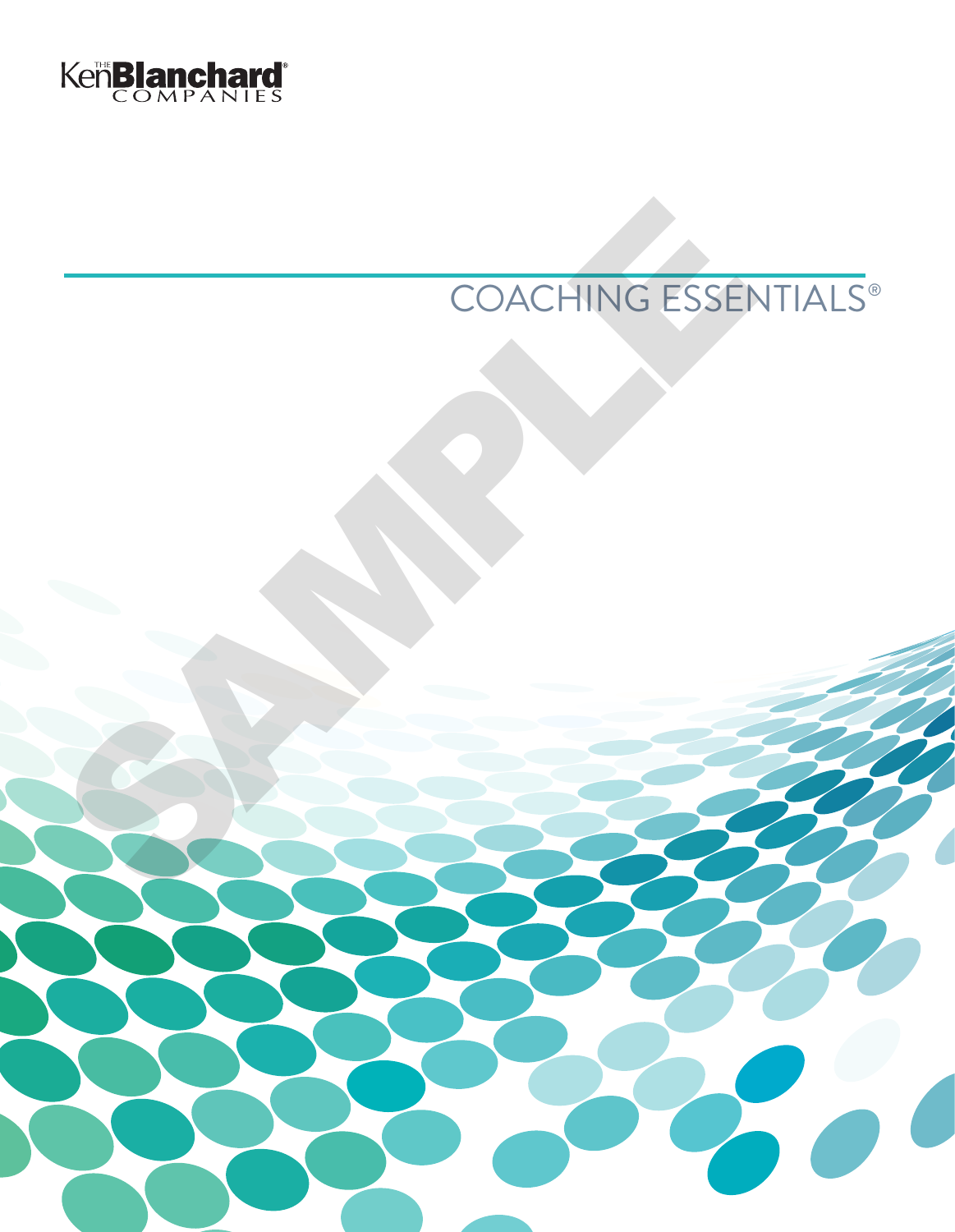## My Natural Tendencies

The most effective leaders have a coaching mind-set and coach their team members so they become self-reliant and capable of solving their own problems.

| <b>NATURAL TENDENCIES</b>                  |                                                               | <b>COACHING MIND-SET</b>                                              |
|--------------------------------------------|---------------------------------------------------------------|-----------------------------------------------------------------------|
| Telling people what to do                  | $\blacktriangleright$                                         | Asking what needs to be done or<br>brainstorming options              |
| Being competitive                          | ▶▶▶                                                           | Collaborating and seeking alignment                                   |
| Blaming others when things go off track    | ▶▶▶                                                           | Being a model of taking responsibility                                |
| Making assumptions                         |                                                               | Checking in when something seems off                                  |
| Solving problems                           |                                                               | <b>EDE</b> Helping others solve problems                              |
| Doing the work myself                      | $>$ $>$ $>$ $>$                                               | Developing others so they can do the work                             |
| Taking credit myself                       |                                                               | Giving credit where credit is due                                     |
| Focusing totally on work                   | ▶▶▶                                                           | Living a balanced life                                                |
| Withholding timely feedback                | $\left\  \cdot \right\  \geq \frac{1}{2}$                     | Giving feedback daily and seeking input<br>from others                |
| Using one leadership style with all people | $\blacktriangleright \blacktriangleright \blacktriangleright$ | Adapting your leadership style to meet<br>others' developmental needs |
|                                            |                                                               | How might adopting the coaching mind-set help you be more effective?  |

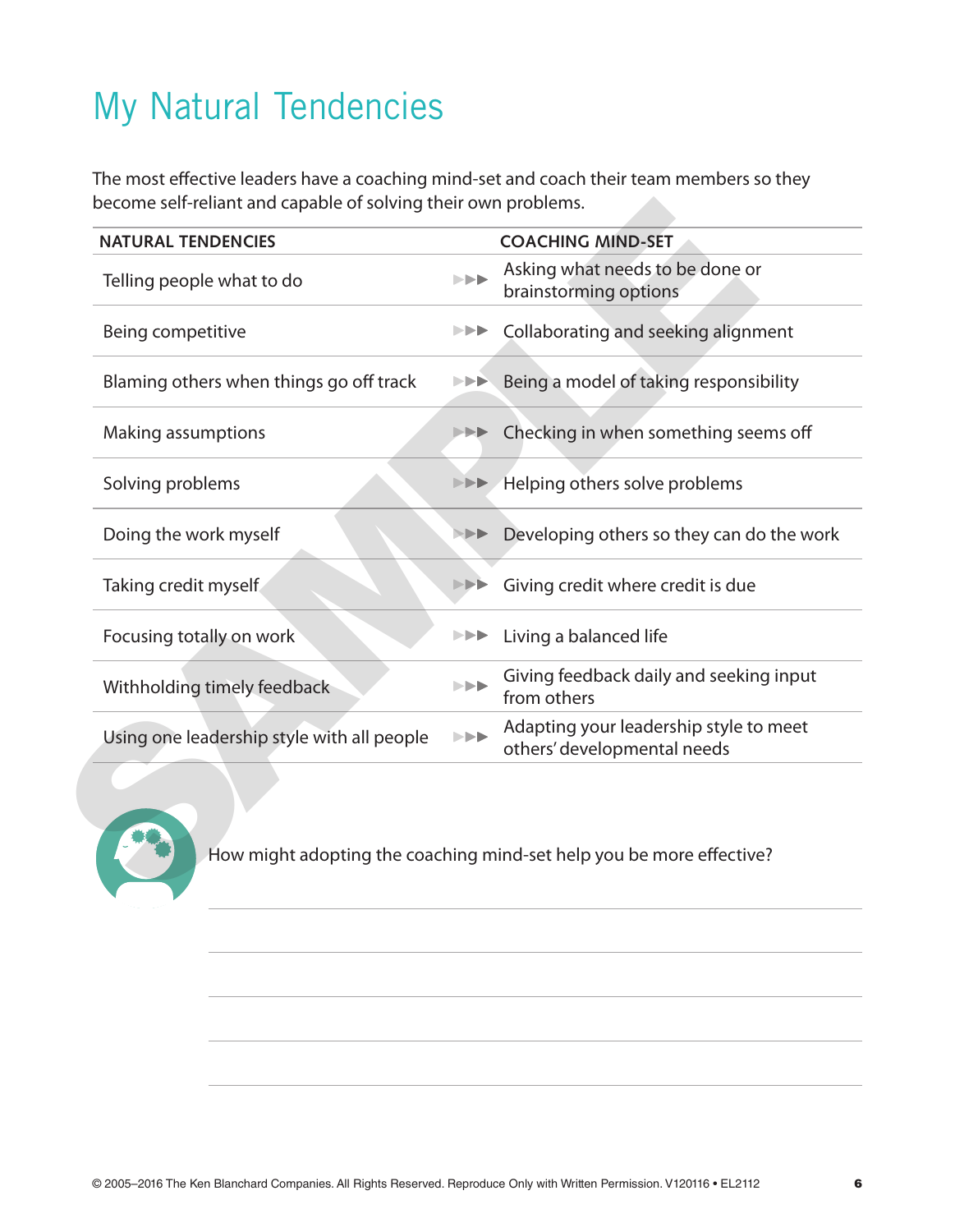## Formal and Informal Coaching

#### **Formal Coaching**

Formal coaching occurs during One on One conversations or at other times when meetings are scheduled and coaching is expected.

#### **Informal Coaching**

The coaching process and skills are useful in the brief, spontaneous interactions you have with people on a day-to-day basis. Formal coaching occurs during One on One conversations or at other times when measured<br>scheduled and coaching<br>The coaching process and skills are useful in the brief, spontaneous interactions you h<br>people on a day-to-day b

It's not about how much time coaching **takes**. It's about coaching in the **time you have**.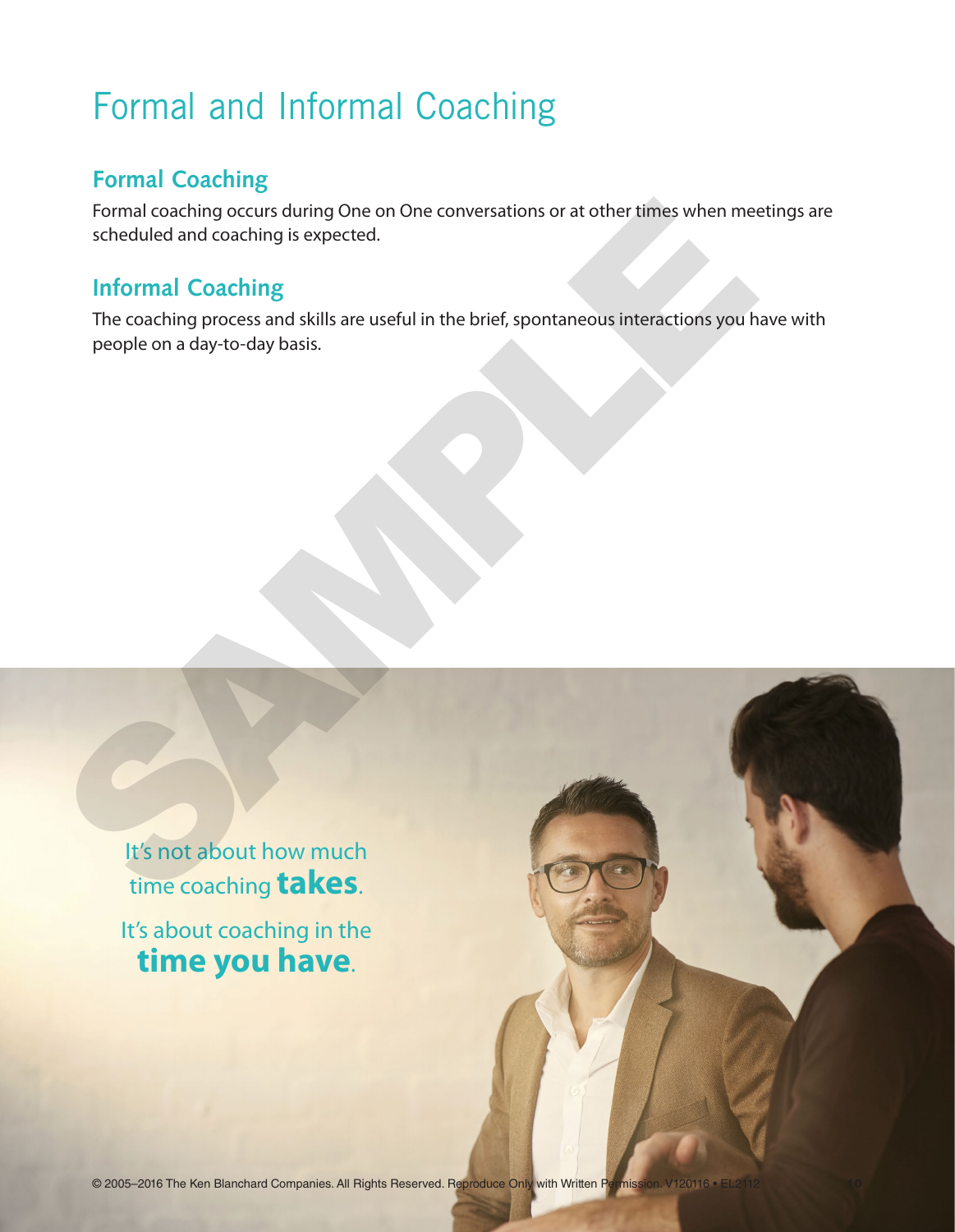## The Coaching Process

## **CONNECT**

Build trust and positive relationships

116-16U

#### **REVIEW**

Clarify agreements and discuss accountability

157-16U

## **FOCUS**

Identify topics and goals

### **ACTIVATE**

Collaborate to develop a plan for action

Coaching is a deliberate**process** using focused **conversations** to create an environment that results in accelerated **performance** and **development**. **SAMPLET**<br>
Build trust and<br>
positive relationships<br>
Clarify agreements<br>
accountability<br>
conditions<br> **ACTIVATE**<br>
Collaborate to develop<br>
a plan for action<br>
Coaching is a deliberate **process** using<br>
focused **CONVETSATION** to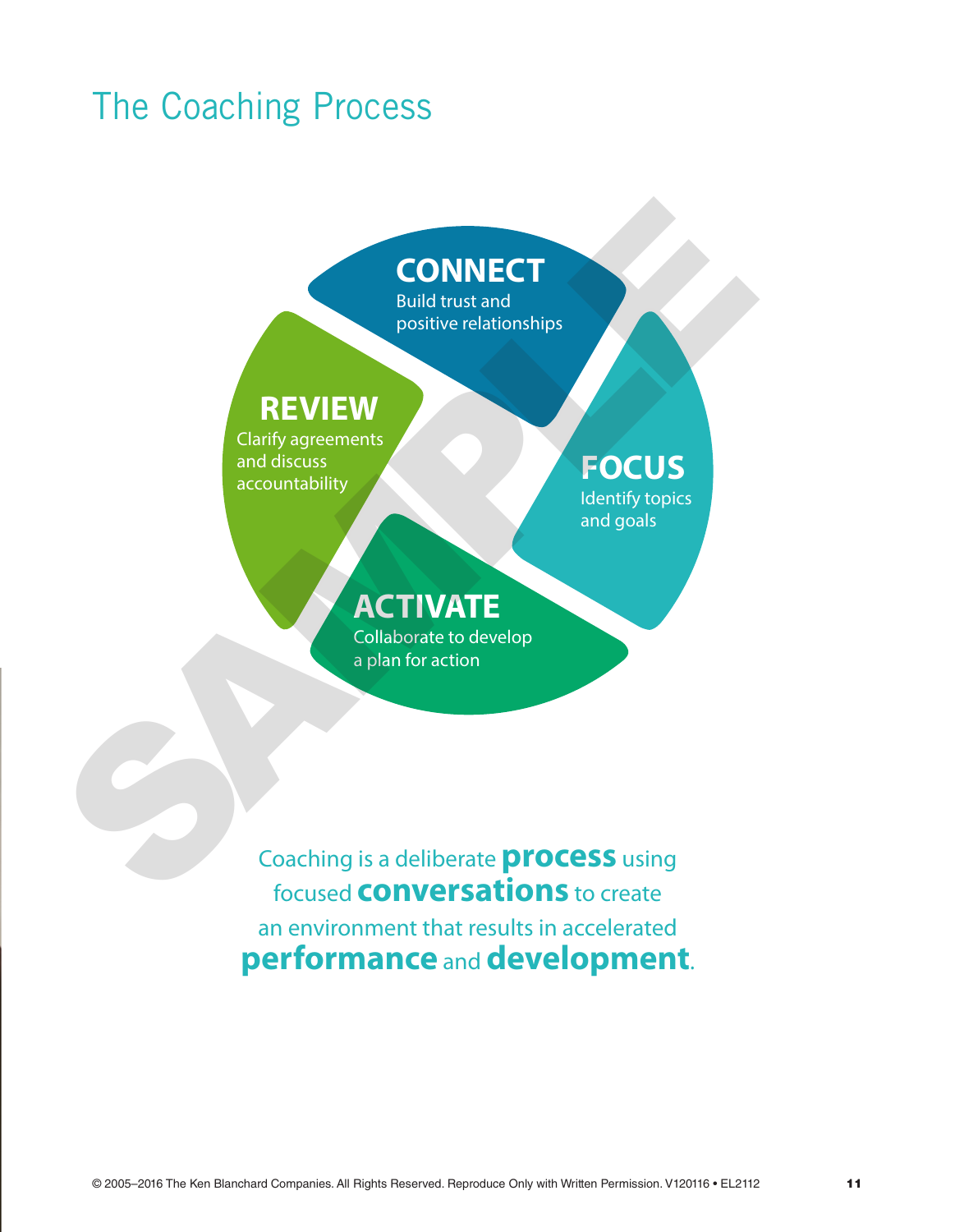## Practice the Process

Before

 $\frac{1}{2}$  • Consider your intent for the conversation and the desired impact

How can I be of service?

| Bef          | $\frac{a}{b}$<br>conversation and the desired impact |                                                                   |                                                                    |                                                         |
|--------------|------------------------------------------------------|-------------------------------------------------------------------|--------------------------------------------------------------------|---------------------------------------------------------|
|              |                                                      |                                                                   |                                                                    |                                                         |
|              |                                                      |                                                                   | Greet the person                                                   | Am I interested and do I care?                          |
|              | Connect                                              | Build trust and                                                   | Express interest in the<br>person                                  |                                                         |
|              |                                                      | positive relationships                                            | Show that you care                                                 |                                                         |
| During       |                                                      |                                                                   | Set the context for the<br>conversation                            | Did we confirm the specific focus?                      |
|              | Focus                                                | Identify topics<br>and goals                                      | Narrow down and discuss<br>the key focus area(s)                   |                                                         |
|              |                                                      |                                                                   | Confirm priorities                                                 |                                                         |
|              | Activate                                             | Collaborate to<br>develop a plan<br>for action                    | Gather ideas from the<br>person and consider<br>options            | Did we identify the specific actions to be taken?       |
|              |                                                      |                                                                   | Prioritize action steps                                            |                                                         |
|              |                                                      |                                                                   | Specify what is needed to<br>move forward                          |                                                         |
| Review       |                                                      |                                                                   | Ask for a recap of actions<br>and commitments                      | Are there clear agreements that include timelines?      |
|              |                                                      | Clarify agreements<br>accountability<br>and discuss               | Confirm timelines,<br>including follow-up<br>meetings              |                                                         |
|              |                                                      |                                                                   | Reflect on what was<br>learned or useful                           |                                                         |
|              |                                                      |                                                                   |                                                                    |                                                         |
|              | U                                                    | • Identify what you learned that will be<br>useful moving forward |                                                                    | How will I make future conversations more<br>effective? |
| <b>After</b> | $\mathbb{Q}$<br>Refl                                 | corrections                                                       | • If your intent and impact were<br>different, take action to make |                                                         |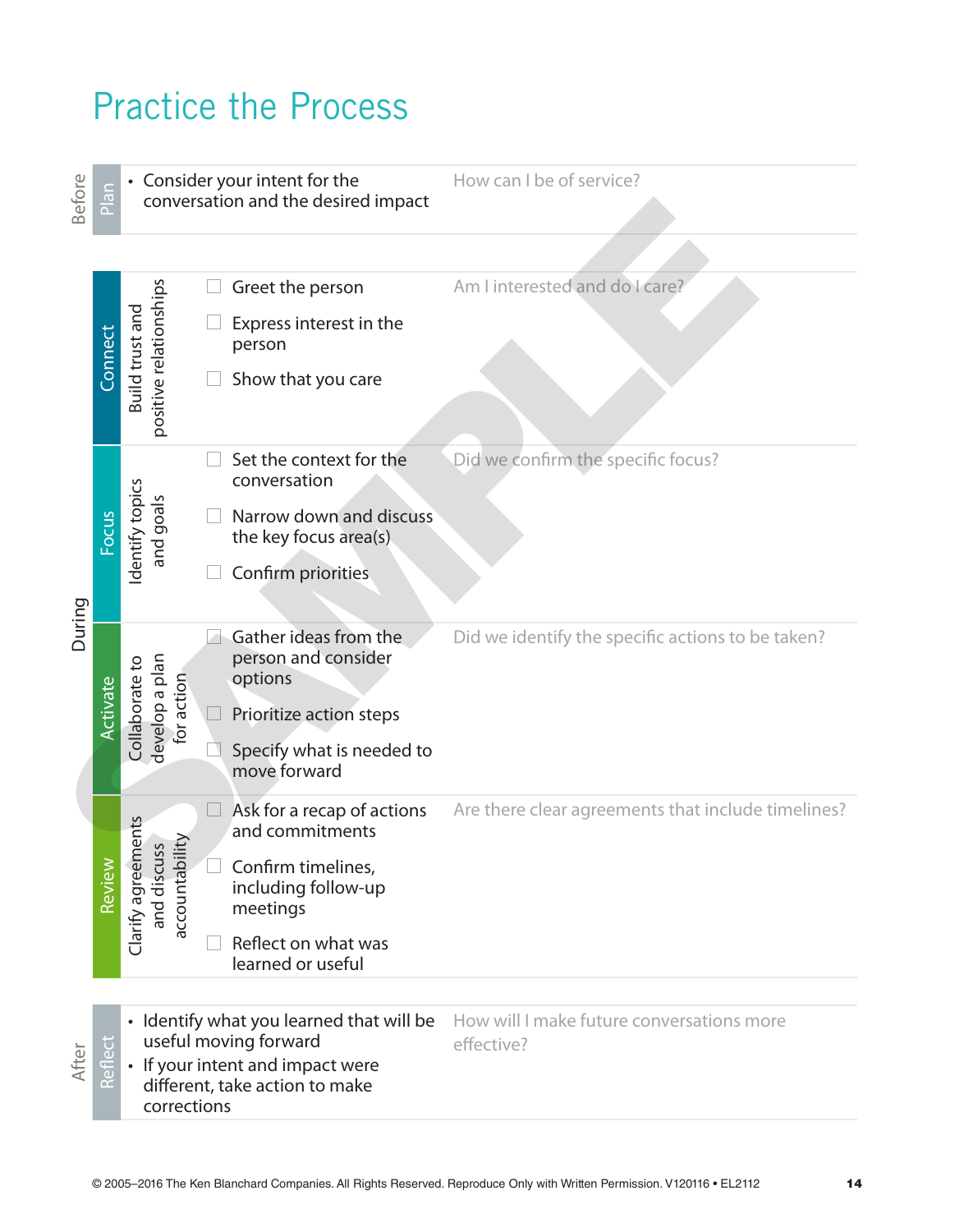# The Essential Skills

Four specialized communication skills are used within the framework of the coaching process.

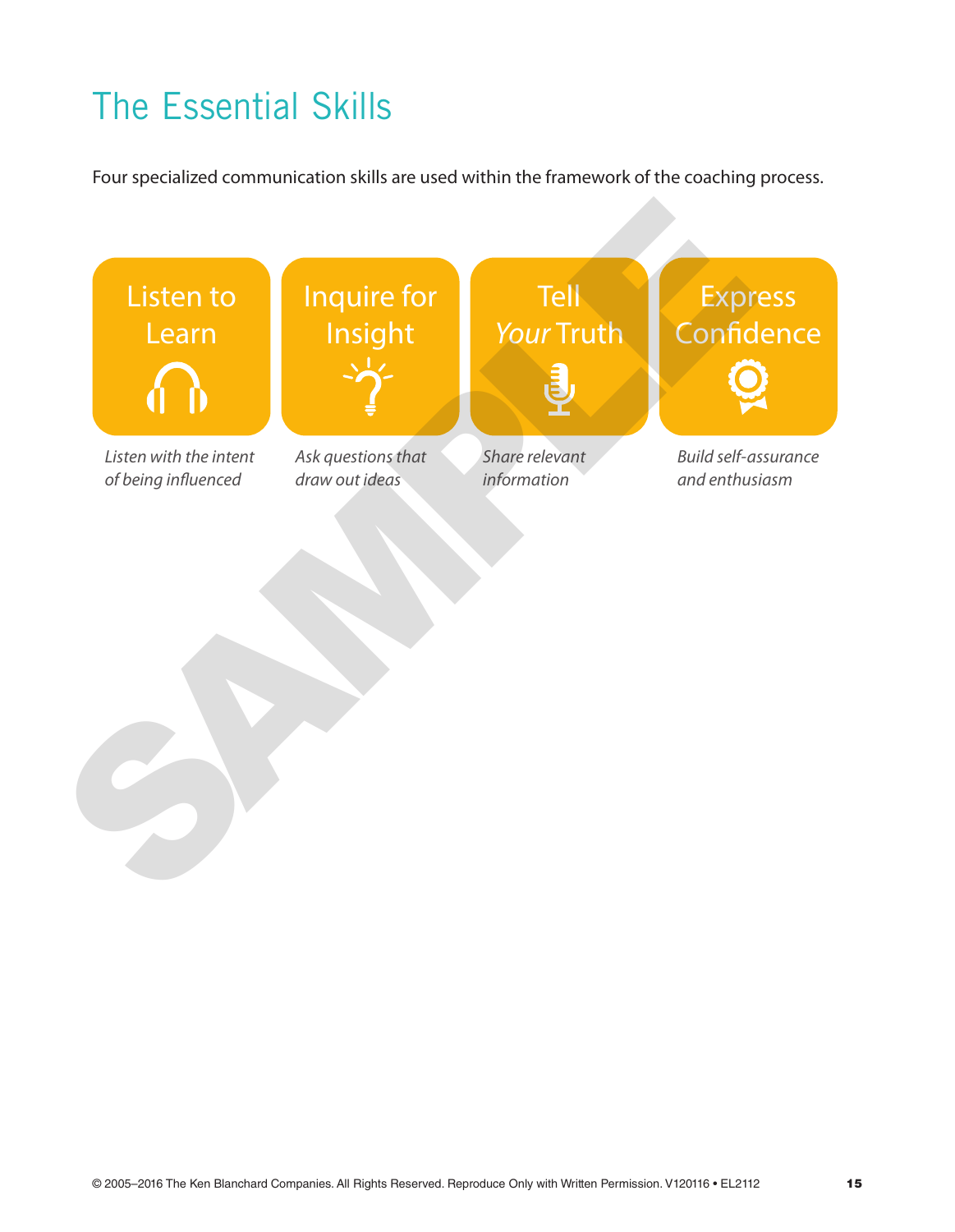## Listen to Learn

Listen with the intent of being influenced.

#### **Be Present and Focused**

Pay conscious attention to all that is being communicated.



• Be aware of nonverbal cues such as tone of voice, posture, eye movements, physical gestures, and facial expressions

Listen to Learn

• Withhold judgment or personal beliefs and opinions so you can be open to new ideas and perspectives

How might Bella have behaved differently if she had been present and focused?

What was the unintended impact of Bella not being present and focused?

What keeps you from being present and focused?

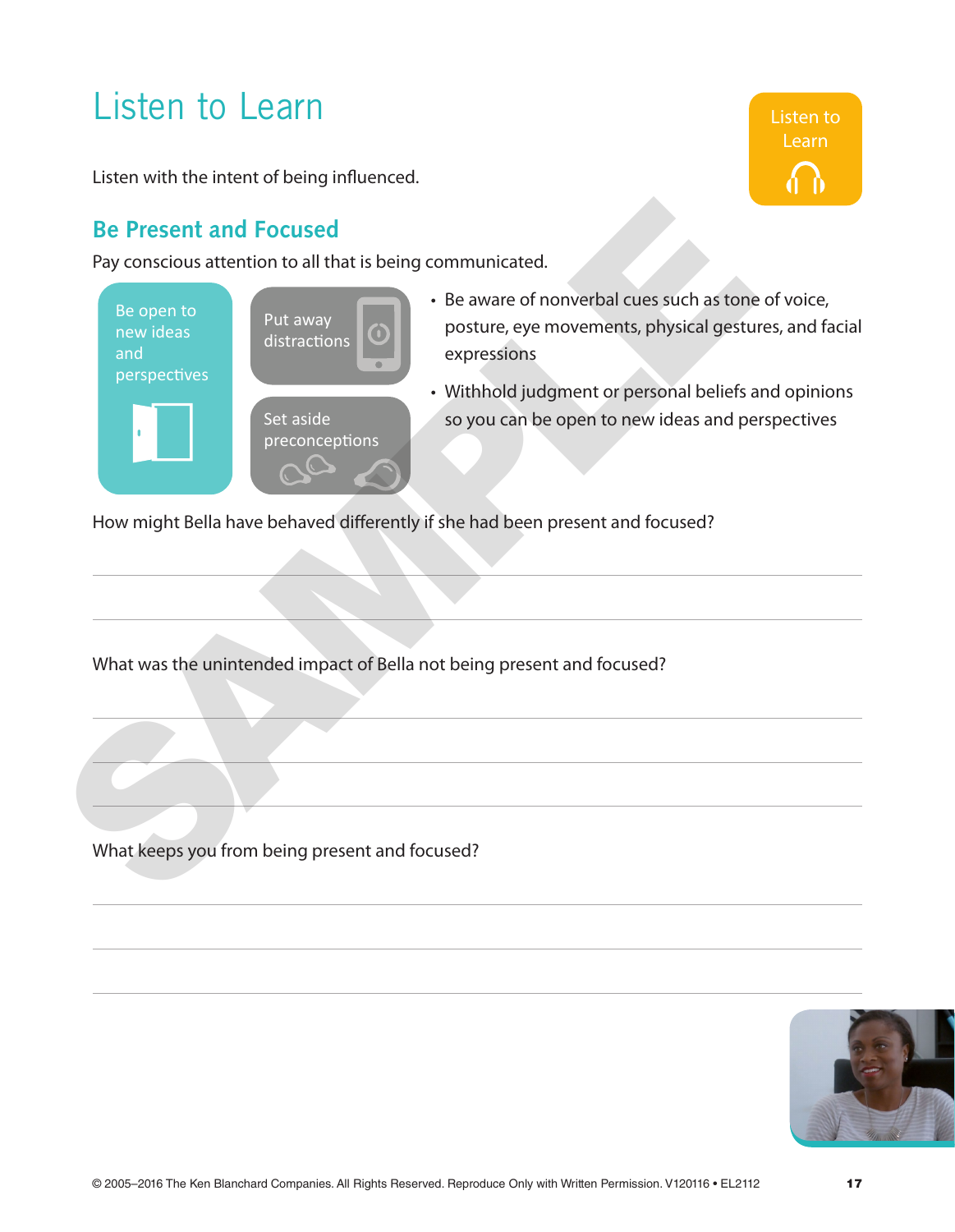## Aim for Powerful Questions



| Provoke<br><b>Thinking</b>                           | <b>Shift</b><br>Perspective                                   | <b>Check</b><br><b>Assumptions</b>     | Challenge<br><b>Beliefs</b>                       |  |  |  |  |  |
|------------------------------------------------------|---------------------------------------------------------------|----------------------------------------|---------------------------------------------------|--|--|--|--|--|
| What's<br>important about<br>that for you?           | How might this<br>look from our<br>customers'<br>perspective? | What<br>assumptions are<br>you making? | How else could<br>you interpret the<br>situation? |  |  |  |  |  |
| As you listen, jot down the most powerful questions. |                                                               |                                        |                                                   |  |  |  |  |  |
|                                                      |                                                               |                                        |                                                   |  |  |  |  |  |
|                                                      |                                                               |                                        |                                                   |  |  |  |  |  |
|                                                      |                                                               |                                        |                                                   |  |  |  |  |  |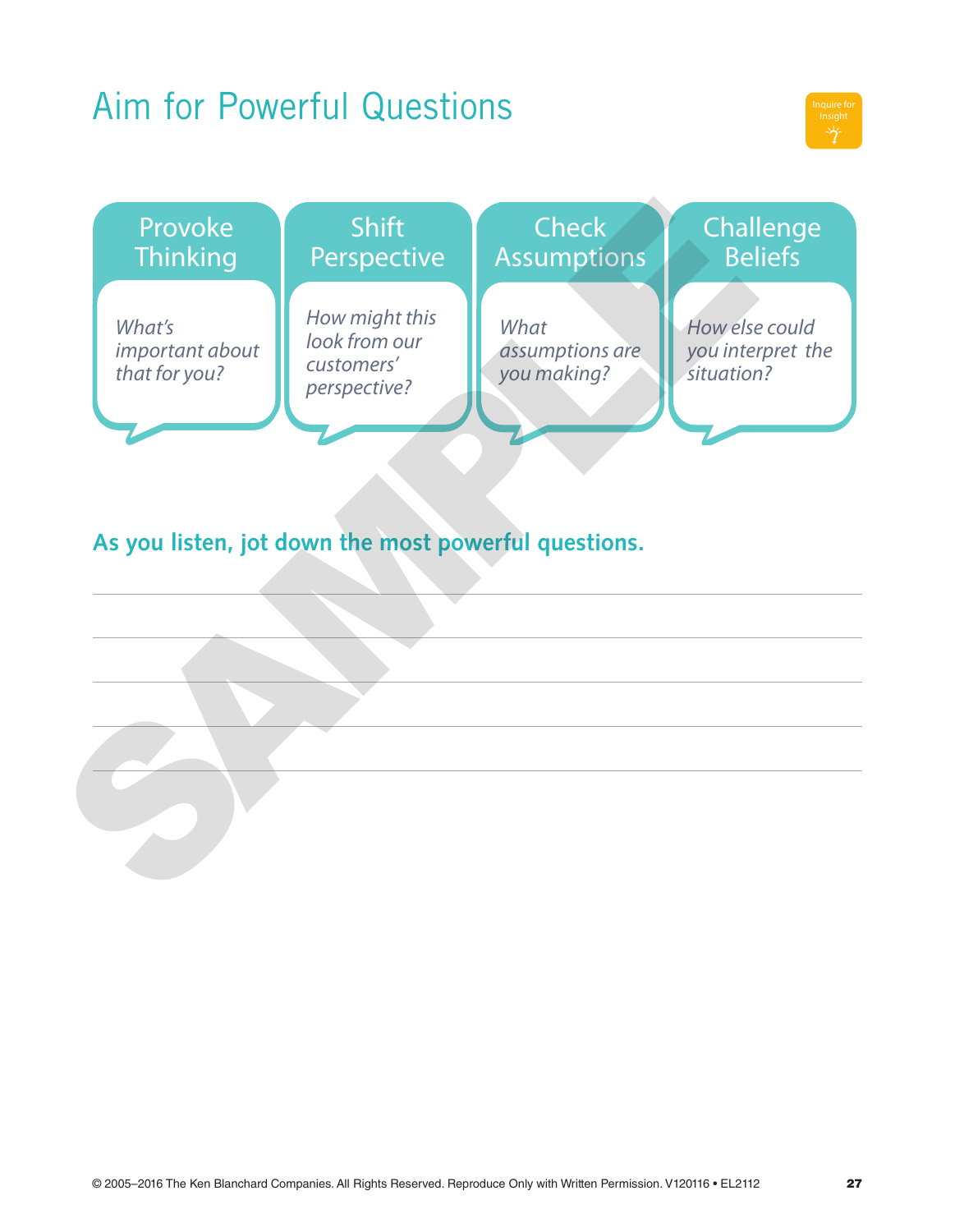## Tell *Your* Truth Test



Be willing to **Tell Your Truth** in order to move others forward and help them be **successful**.

*—Madeleine Homan Blanchard*